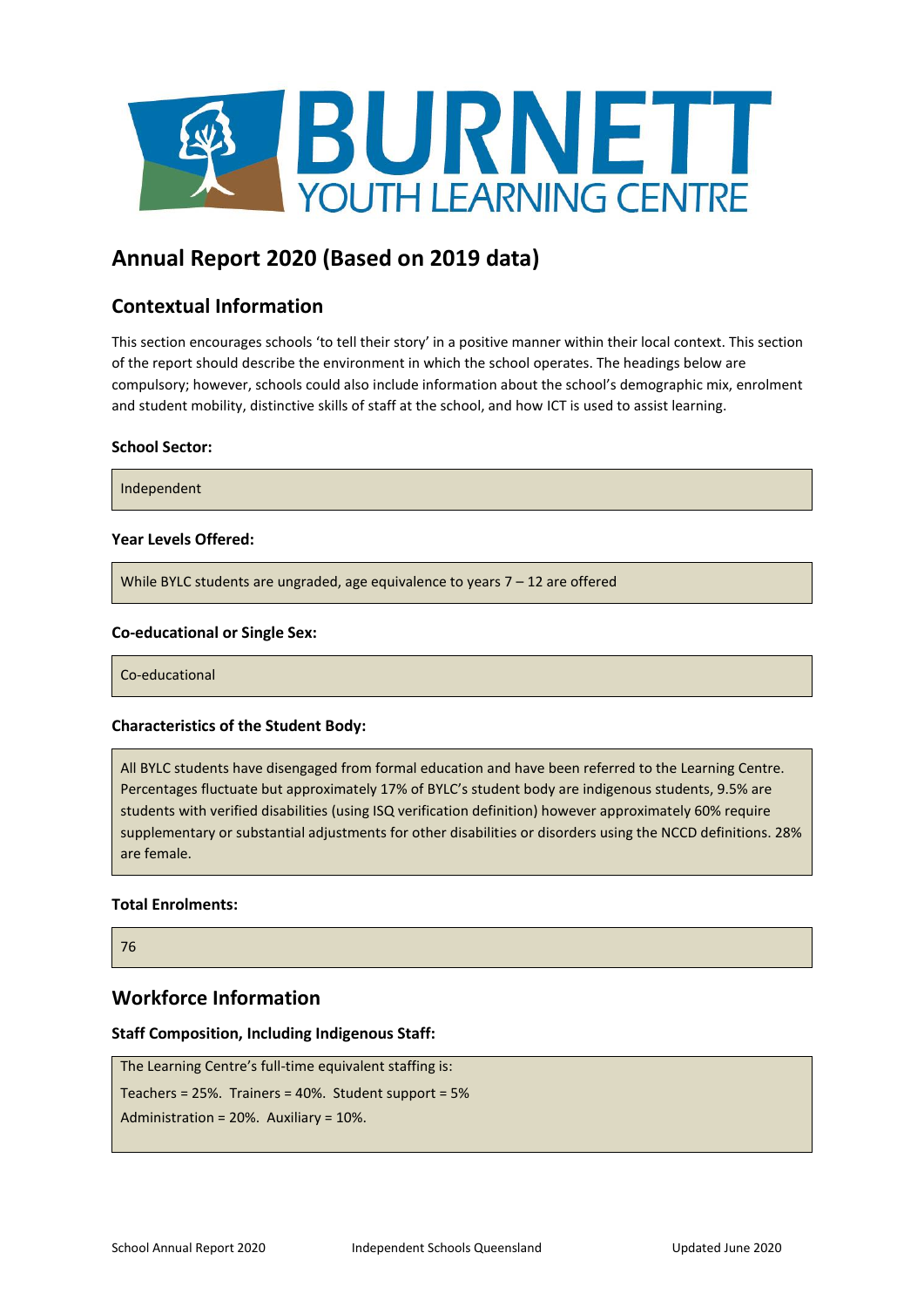### **Qualifications of all Teachers:**

| Qualification       | Detail the number and/or the percentage of<br>classroom teachers and school leaders at the school<br>who hold this qualification |
|---------------------|----------------------------------------------------------------------------------------------------------------------------------|
| Doctorate or higher | 0                                                                                                                                |
| <b>Masters</b>      |                                                                                                                                  |
| <b>Bachelor</b>     | 5                                                                                                                                |
| Diploma             | 3                                                                                                                                |
| Certificate         | 12                                                                                                                               |

# **Expenditure on and Teacher/Staff Participation in Professional Development:**

# **a) Teacher/Staff Participation in Professional Development**

| Description of PD activity                                                             | Number of teachers participating in activity |
|----------------------------------------------------------------------------------------|----------------------------------------------|
| <b>Disability Standards for Education</b>                                              | 13                                           |
| ISQ - Child Protection                                                                 | 20                                           |
| SAS Conference - Celebrating the work of SAS                                           | 15                                           |
| <b>Schools</b>                                                                         |                                              |
| <b>Trauma Informed Care Training</b>                                                   | 15                                           |
| Australian Childhood Foundation-Making SPACE for<br>Learning                           | $\mathbf{1}$                                 |
| First Aid - Provide cardiopulmonary resuscitation                                      | $\overline{7}$                               |
| First Aid - Provide first aid                                                          | 8                                            |
| ISQ - Domestic and Family Violence                                                     | 10                                           |
| <b>QCAA - Maximising writing success</b>                                               | $\mathbf{1}$                                 |
| QCAA - Differentiation - Increasing student ma                                         | 1                                            |
| QCAA RTO Management - Strategies & Tools                                               | 1                                            |
| <b>Berry St-Education Model Course</b>                                                 | $\mathbf{1}$                                 |
| Finding the Light - Personality                                                        | 15                                           |
| Finding the Light - Communication - Connecting 101                                     | 11                                           |
| <b>DATTA ITD Teachers Conference</b>                                                   | $\mathbf{1}$                                 |
| Cert IV in Training and Assessment                                                     | $\mathbf{1}$                                 |
| <b>Mental Health First Aid</b>                                                         | 15                                           |
| Pathways to Resilience - Meet Your Brain                                               | $\mathbf{1}$                                 |
| Supporting Mental Health following Critical Incident                                   | $\mathbf{1}$                                 |
| ISQ - School and Curriculum Leaders' Update                                            | $\mathbf{1}$                                 |
| ISQ - Support for Small Schools                                                        | $\mathbf{1}$                                 |
| ISQ - School Improvement Masterclass                                                   | $\overline{2}$                               |
| ISQ - VET Standard 1 Workshop                                                          | $\mathbf{1}$                                 |
| ISQ - Middle Leadership - Difficult conversations                                      | $\mathbf{1}$                                 |
| Total number of teachers participating in at least one<br>activity in the program year | 5                                            |

# **Expenditure on Professional Development**

| <b>Total Number of Teachers/Staff</b>                                | Total expenditure on teacher/staff | Average expenditure on PD per |
|----------------------------------------------------------------------|------------------------------------|-------------------------------|
|                                                                      | PD.                                | teacher/staff                 |
| <b>20</b>                                                            | \$8,000                            | \$400.00                      |
| The total funds expended on teacher professional development in 2018 |                                    | \$10,000.00                   |
| The proportion of the teaching staff involved in professional        |                                    | 100%                          |
| development activities during 2019                                   |                                    |                               |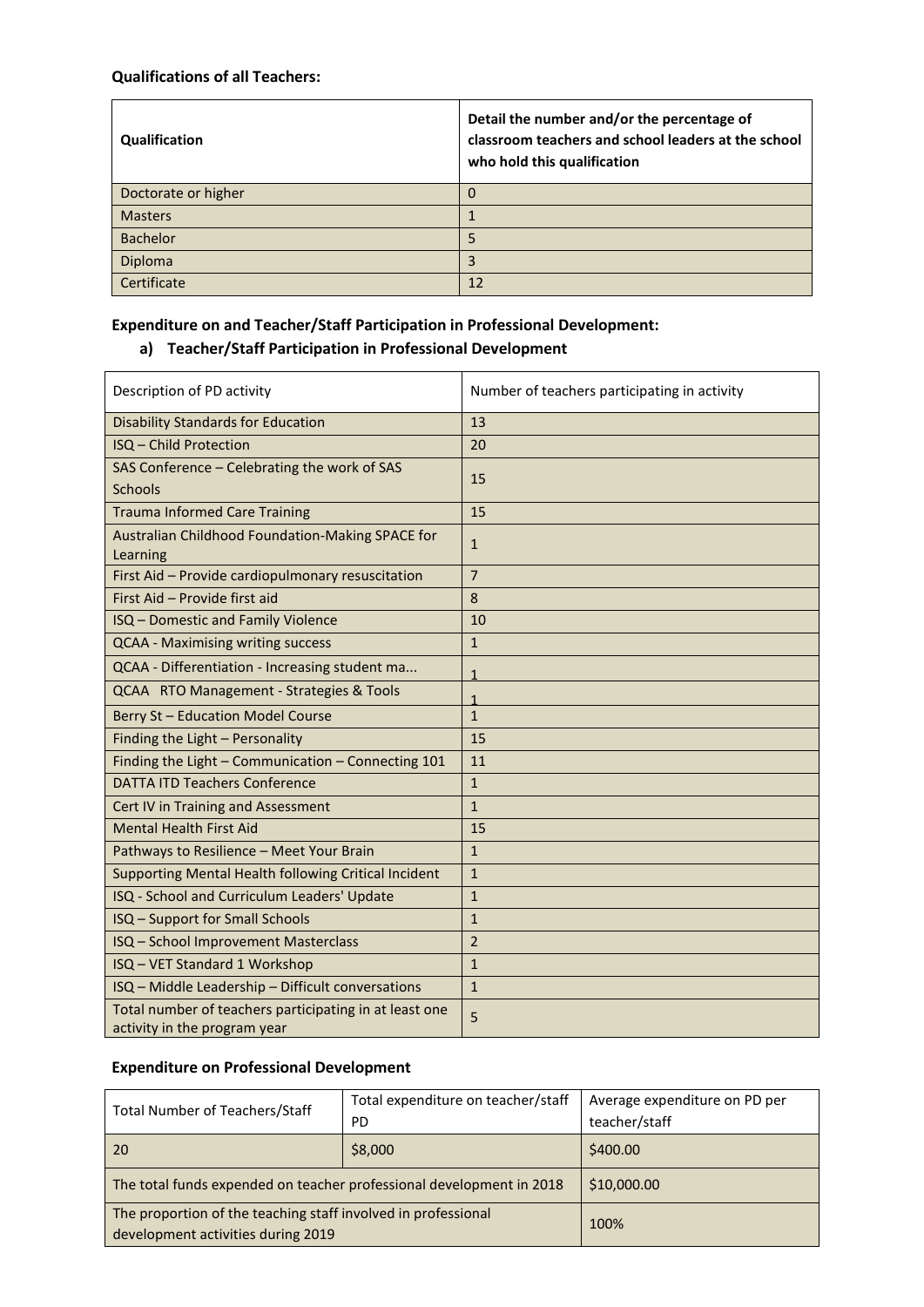### **Average staff attendance for the school, based on unplanned absences of sick and emergency leave periods of up to 5 days:**

| Number of Staff                                                                                         | Number of School Days | <b>Total Days Staff Absences</b> | Average Staff Attendance<br>Rate |
|---------------------------------------------------------------------------------------------------------|-----------------------|----------------------------------|----------------------------------|
| 20                                                                                                      | 200                   | 52                               | 98.7%                            |
| For permanent and temporary classroom teachers and school leaders the average staff attendance rate was |                       |                                  |                                  |
| 99% in 2019                                                                                             |                       |                                  |                                  |

### **Proportion of teaching staff retained from the previous year:**

| Number of permanent staff at end of<br>previous year                               | Number of these staff retained in the<br>following year (the program year) | % retention rate |
|------------------------------------------------------------------------------------|----------------------------------------------------------------------------|------------------|
| - 15                                                                               | 15                                                                         | 100%             |
| From the end of 2018, 100 % of staff were retained for the entire 2019 school year |                                                                            |                  |

## **Funding Information**

### **School Income Broken Down by Funding Source \* 1**

School funds are provided by the State and Federal Governments and supplemented by income generated by the farm and enterprise projects.

*The breakdown of BYLC funding maybe found at:* <https://www.myschool.edu.au/school/40778/finances>

## **Social Climate**

Students are supported by an experienced team of staff where building positive relationships is the focus. Basic breakfasts and balanced nutritious lunches are provided each day. Transport to and from the farm is provided if needed. A Counsellor and a Chaplain are available to address student issues that prevent or hold back enjoyable and meaningful learning.

Youth at risk and disengaged youth face complex issues and educational risk is rarely an isolated problem. Young people who are disengaged from learning often have a wide range of circumstances that generate needs and concerns. Some have urgent and immediate concerns about their survival and safety, consequently formal education may be a low priority. In the BYLC culture, developmental provision of pastoral care support to students and families is therefore vital.

<sup>1</sup> *Australian Education Regulation 2013 s60 (1)(g)*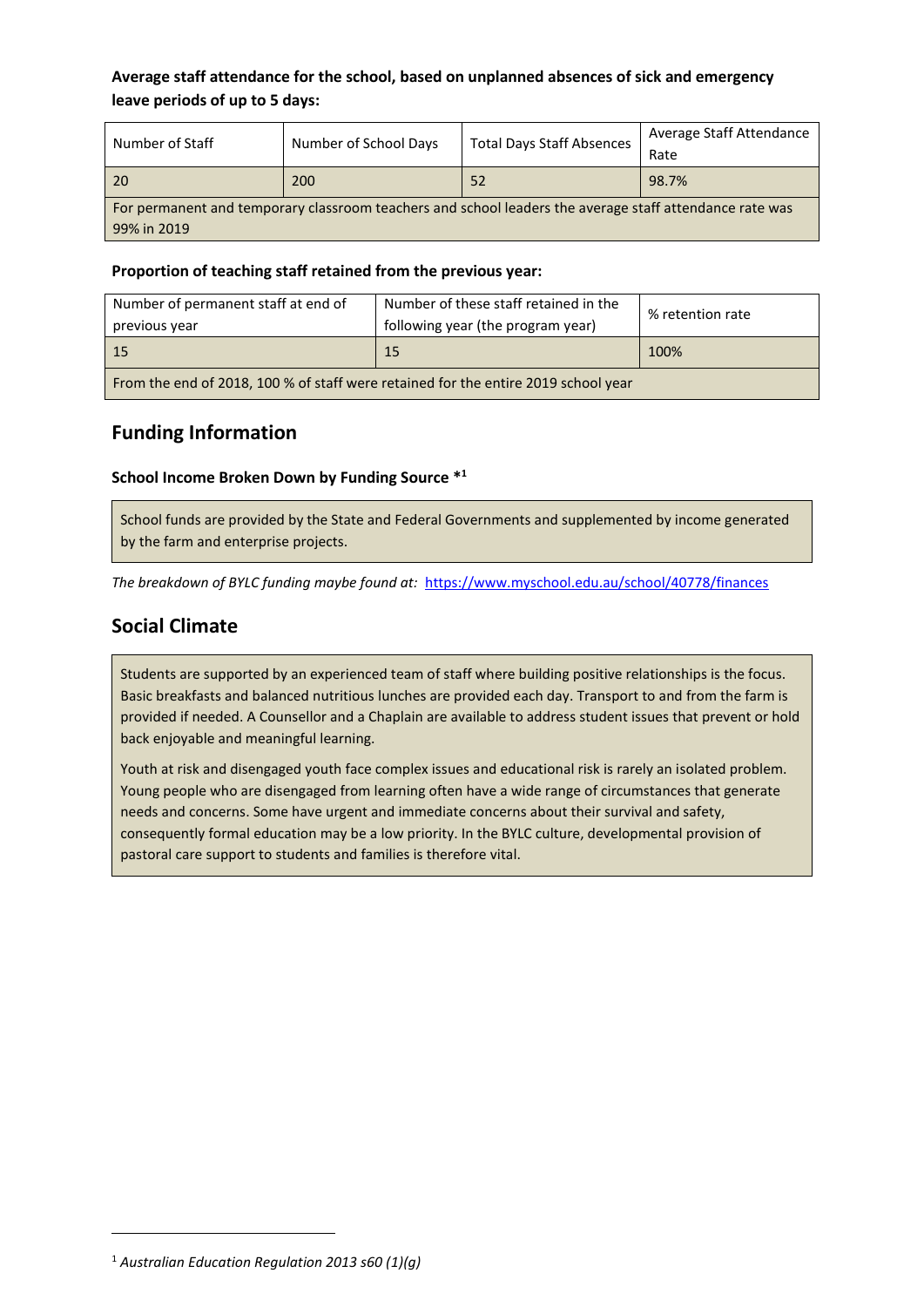### **Parent, Teacher and Student Satisfaction with the School \* 2**

| Rating                     | <b>Score</b> |
|----------------------------|--------------|
| Strongly agree             | 5            |
| Agree                      |              |
| Neither agree nor disagree | 3            |
| <b>Disagree</b>            | າ            |
| Strongly disagree          |              |



### **Parental Involvement:**

Parents and caregivers are encouraged to be a part of the operation of the Centre. Regular contact and involvement with parents are a deliberate and planned part of the program. Parental consultation and feedback are also an important part of the Individual Learning Plan (ILP) process. This consultation is ongoing throughout the year to ensure each individual student's needs are considered and provided for.

### Satisfaction Data:

BYLC conducts a Parent/Carer survey on an annual basis. The results of the most recent survey can be seen above. The information in these surveys is confidential as names or contact details are not requested. This is another opportunity for the school community to provide their feedback on the different aspects of the program to inform BYLC of areas that need addressing.

### **Student Outcomes**

### **Average student attendance rate for each year level:**

Burnett Youth Learning Centre is an ungraded school and as such the average attendance rate for each level is not applicable.

<sup>2</sup> *Australian Education Regulation 2013 s60 (1)(f)*